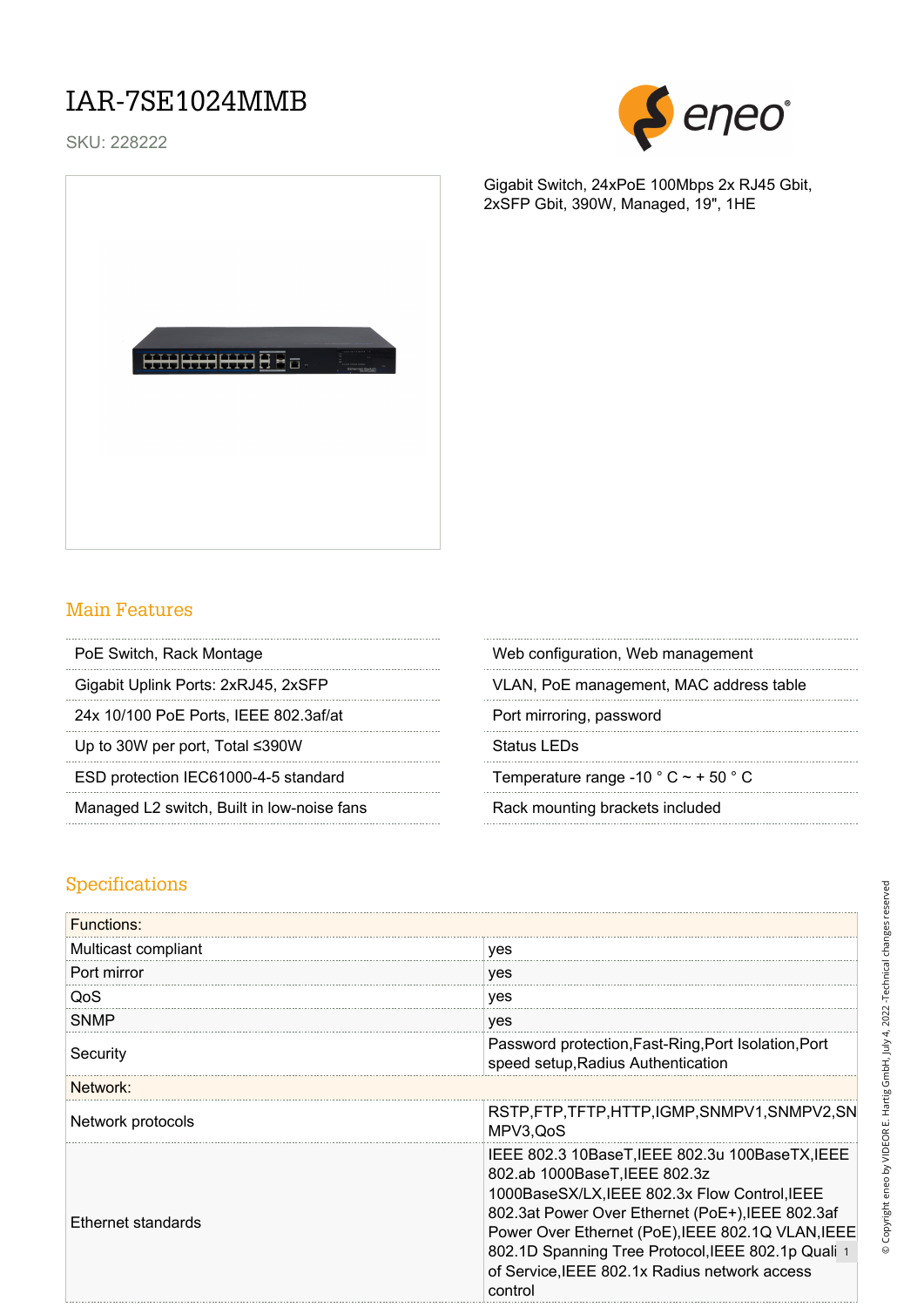# IAR-7SE1024MMB

Continuation of the specifications

| Internal switching capacity (Mpps)   | 9,5 Mpps                                                                           |  |
|--------------------------------------|------------------------------------------------------------------------------------|--|
| Internal switching capacity (Gbit/s) | 12,8 Gbps                                                                          |  |
| <b>VLAN</b>                          | yes                                                                                |  |
| Interfaces / Inputs/ Outputs:        |                                                                                    |  |
| Ethernet interface                   | 10Base-T,100Base-TX,1000Base-T                                                     |  |
| Ports                                | 24x 10/100Base-TX,2x 10/100/1000T SFP,2x<br>10/100/1000Base-TX, Console RJ45-RS232 |  |
| Optical connector                    | <b>SFP Port</b>                                                                    |  |
| General:                             |                                                                                    |  |
| Dimensions (HxWxD)                   | 44,5x442x263mm                                                                     |  |
| Weight                               | 3.8kg                                                                              |  |
| PoE ports (number)                   | 24                                                                                 |  |
| Model                                | Rackmontage                                                                        |  |
| <b>Type</b>                          | Layer2 switch                                                                      |  |
| Power consumption                    | 450W                                                                               |  |
| <b>Blower</b>                        | yes                                                                                |  |
| Management                           | yes                                                                                |  |
| Mounting                             | 19" rack                                                                           |  |
| PoE budget                           | 390 W                                                                              |  |
| Power over Ethernet                  | IEEE 802.3af, IEEE 802.3at                                                         |  |
| Supply voltage                       | 100~240VAC                                                                         |  |
| Operating temperature                | $-10^{\circ}$ C ~ +50 $^{\circ}$ C                                                 |  |
| Application                          | indoor                                                                             |  |
| Trunk                                | Contact discharge 6KV, Air discharge<br>8KV,IEC61000-4-2,IEC61000-4-5              |  |
| Parts supplied:                      |                                                                                    |  |
| Parts supplied                       | manual, power cord, 19" rack mount angle                                           |  |

### Optional Accessory

| <b>SKU</b> | <b>Name</b> | <b>Description</b>                                                                                    |
|------------|-------------|-------------------------------------------------------------------------------------------------------|
| 219525     | RJT-1000SFP | RJ45- SFP Transceiver Modul, 1000Base-T, 0°~<br>$+70^{\circ}$ C                                       |
| 216479     | SFP-0850M10 | SFP Modul, 1.25Gbps, 550m, Multimode, 850nm,<br>Duplex LC Connector, 0°~+70°C                         |
| 218758     | SFP-0850M40 | SFP Modul, 1,25Gbps, 550m, Multimode, 850nm,<br>Duplex LC Connector, $-40^{\circ} \sim +70^{\circ}$ C |
| 216478     | SFP-1310M40 | SFP Modul, 1.25Gbps, 550m, Multimode, 1310nm,<br>Duplex LC Connector, -40°~+75°C                      |
| 216566     | SFP-1310S10 | SFP Modul, 1.25Gbps, 20km, Singlemode, 1310nm,<br>Duplex LC Connector, 0°~+70°C                       |
| 216477     | SFP-1310S40 | SFP Modul, 1.25Gbps, 20km, Singlemode, 1310nm,<br>Duplex LC Connector -40°~+75°C                      |